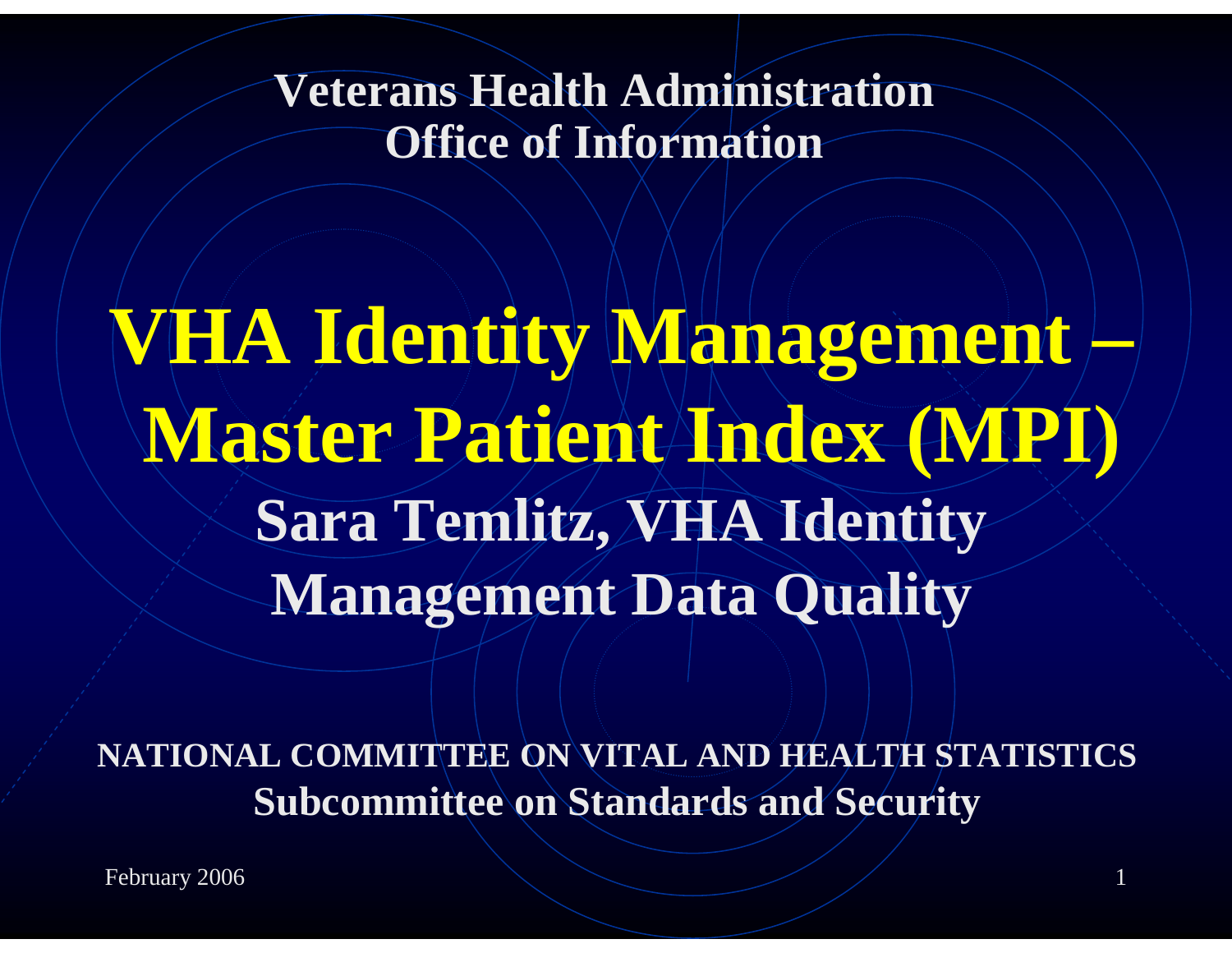### Identity Management Defined

- Identity management (IdM) is comprised of the set of business processes, and a supporting infrastructure, for the creation, maintenance, and use of digital identities within a legal and policy context. BurtonGroup™ 2003
- Unique identification for all patients of interest to VHA, forming a consolidated identity domain
- Consistent, robust matching capability
- Methods to resolve and prevent identity/problems
- **February 2006 2** • Enables sharing identity updates between systems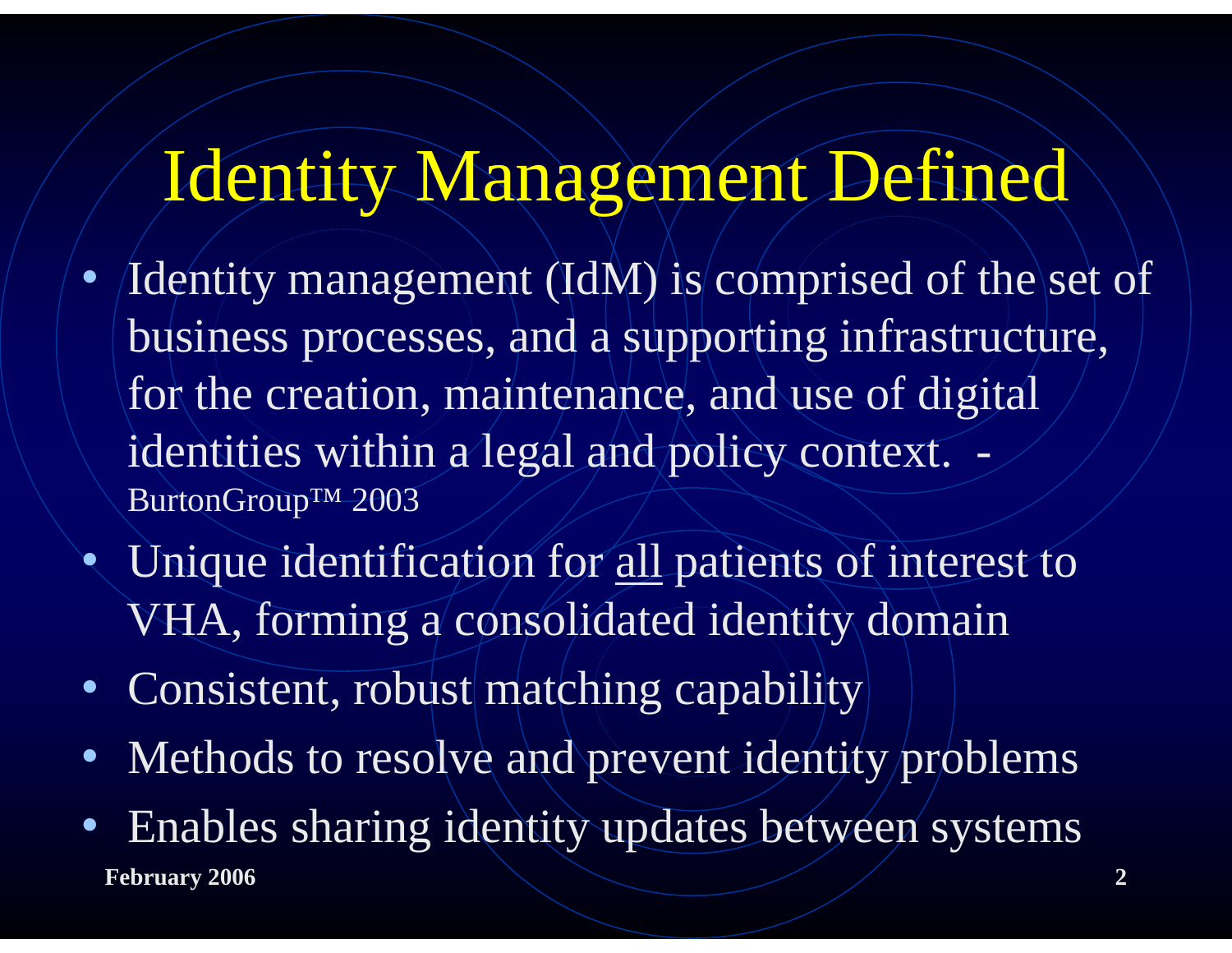## Mission of VHA Identity Management

- $\bullet$  Ensure identity management capabilities facilitate highest quality of healthcare for patients
- Provide data that is complete, accurate, and easily accessible
- Eliminate potential for patient safety issues
- Support initiatives for the sharing of data between facilities, Agencies and organizations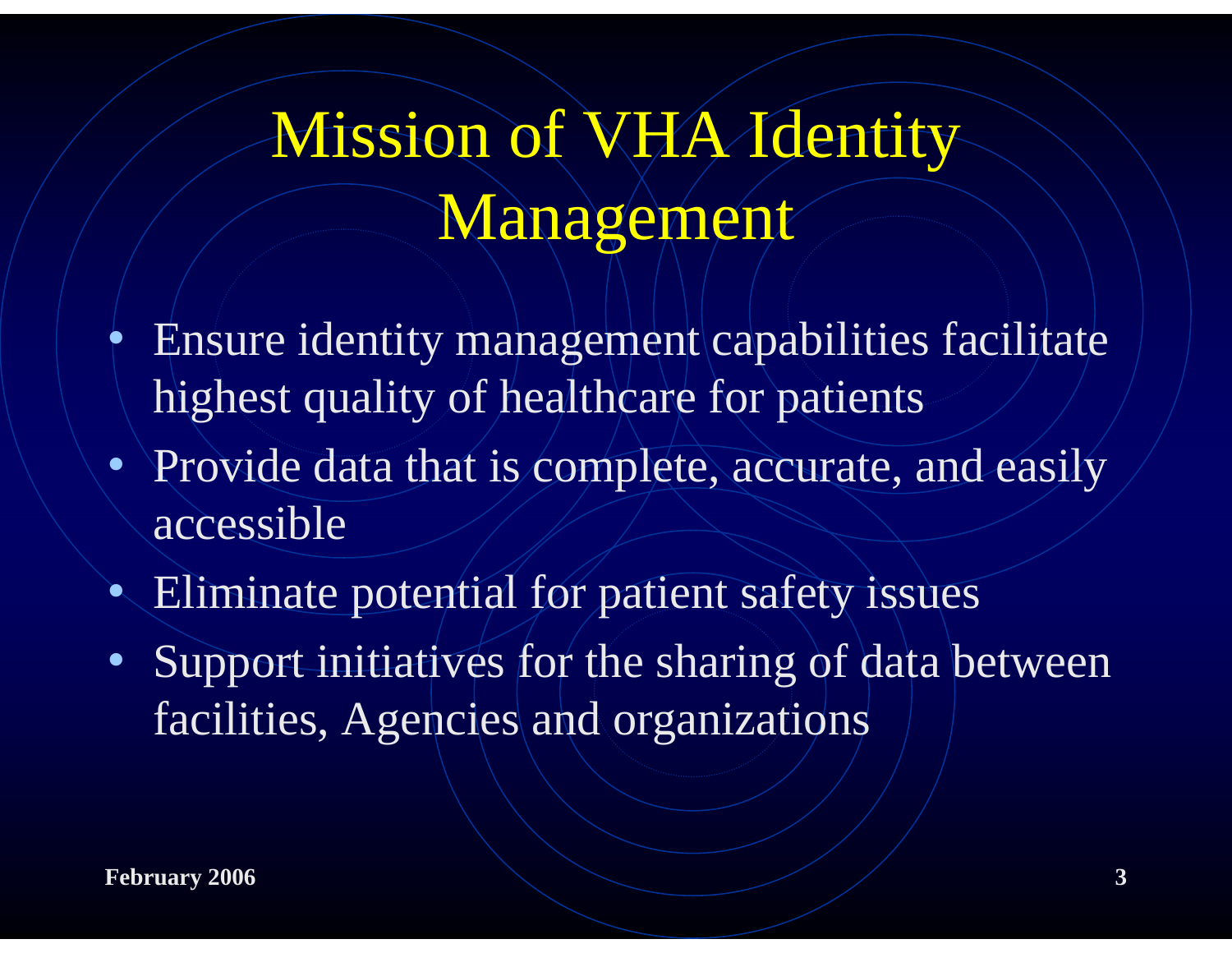## Technical Specifications of VHA's Identity Management

- $\bullet$  VHA unique identifier is the Integration Control Number (ICN)
- Master Patient Index (MPI) serves as the enterprise index of unique patients and correlations to disparate systems
- Veterans Integrated Service Technology Architecture (VistA) serves VA medical centers as the VHA-developed software to support medical center functions, including the EHR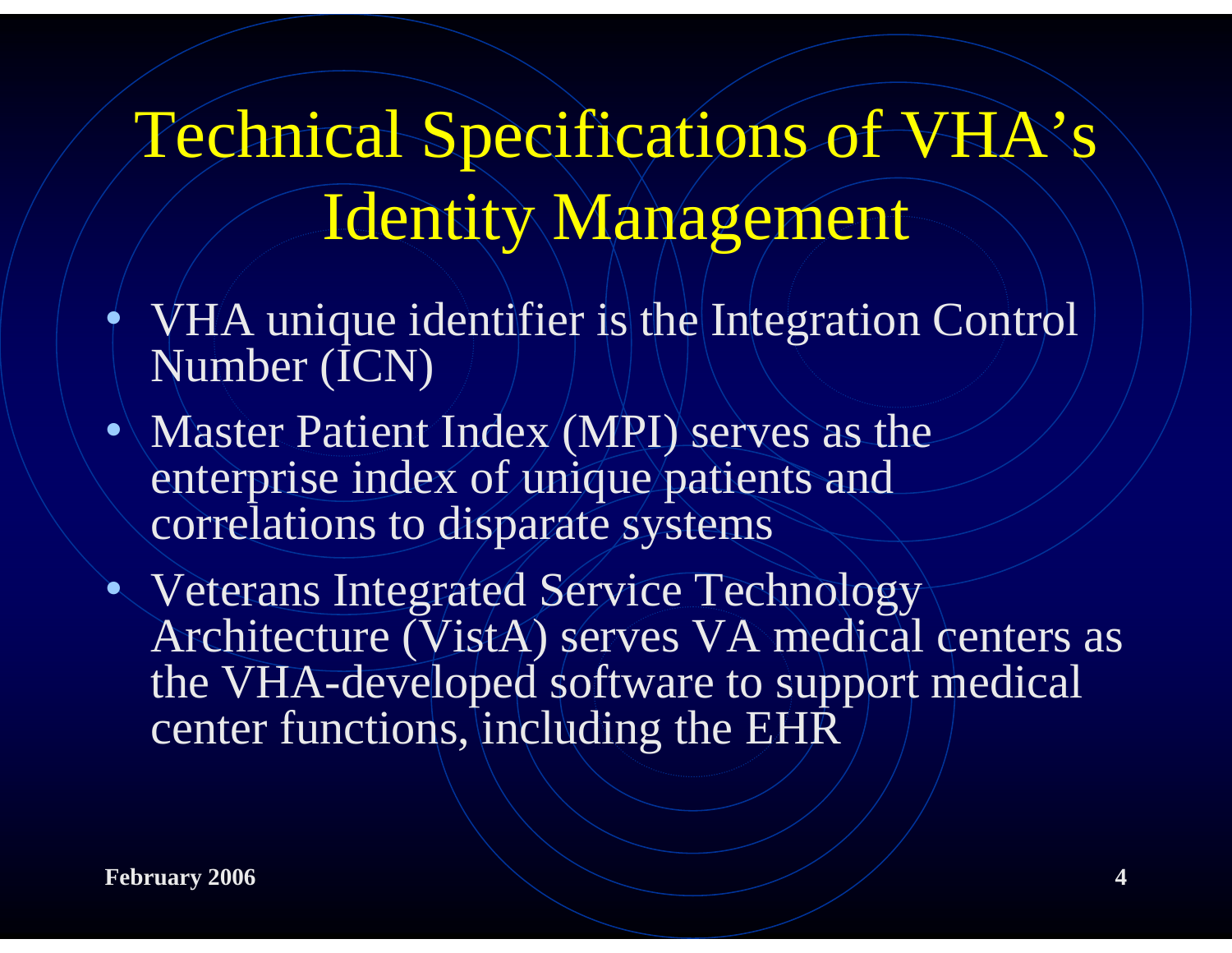### Other Acronyms

- DFN Data File Number (Internal VistA ID)
- $\bullet$  Station # - number assigned to each VistA instance
- $\bullet$ DoD – Department of Defense
- FHIE/BHIE Federal Health Information Exchange/Bi-directional Health Information Exchange
- CHDR – Consolidated Health Data Repository
- CHI Consolidated Health Informatics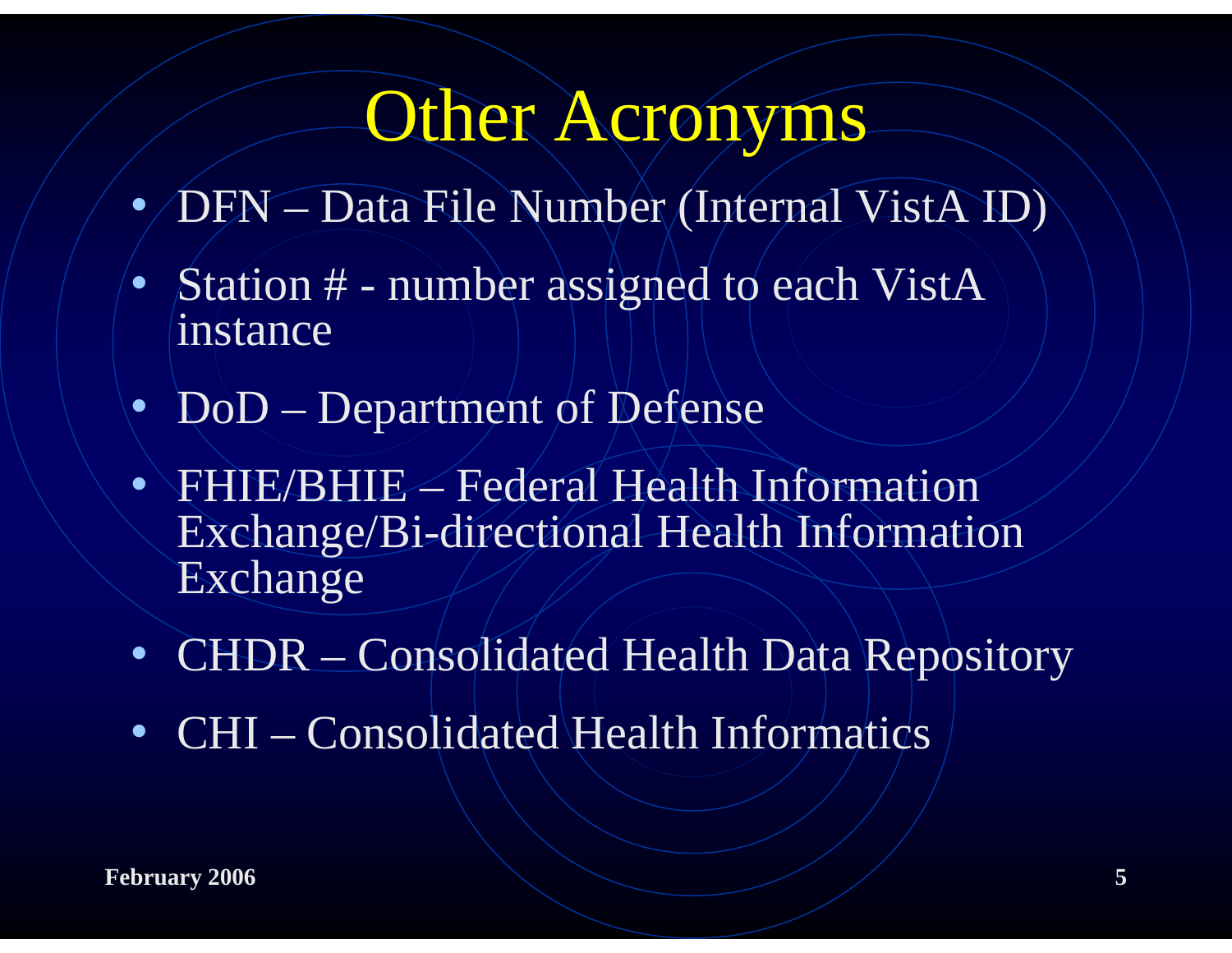### Enterprise Unique Identifiers (ICNs)

- $\bullet$  Consistent with the ASTM E1714-95 standard for a/universal health identifier (UHID). The ASTM standard identifies UHID as being a 16 digit number, followed by a character delimiter, followed by a 6 digit checksum, followed by an optional 4 digit encryption scheme.
- Current ICN format begins with a 9 or 10 digit number followed by a "V" followed by a 6 digit checksum (1001169715V528328).
- Provides the key to linking patient and other person data across the enterprise, including VA person data across the enterprise, including VA facilities and corporate systems facilities and corporate systems

**February 2006 6**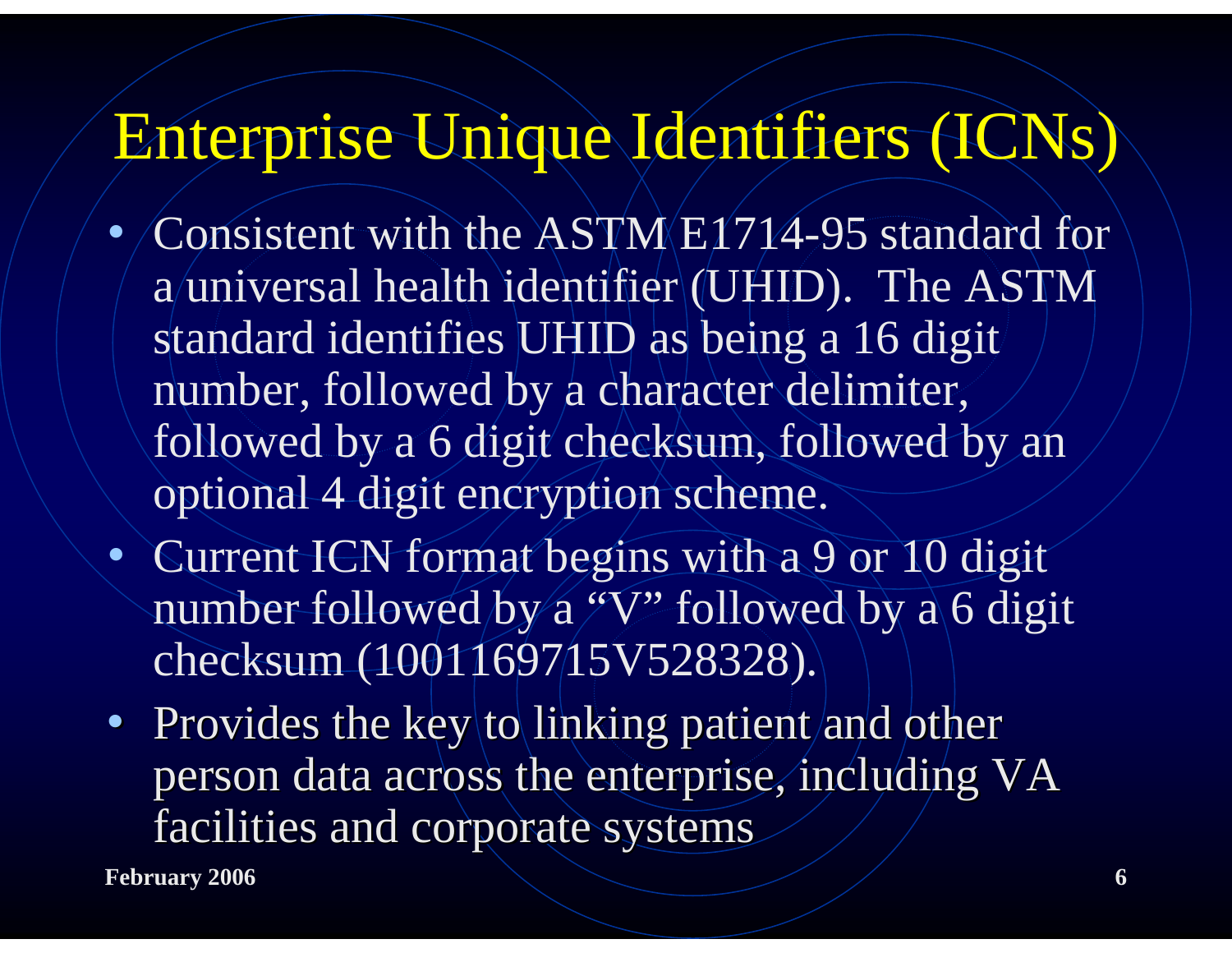# MPI as defined by HL7 v2.4 Standard

An MPI is generally used to manage person identification and cross-reference across disparate systems. Healthcare organizations may have several systems handling various different data processing needs, from laboratory to billing, each with its own database of persons and person identifier numbering schemes. Each of these can be called an ID Domain. An MPI can function as a **Correlation Manager** between these domains, providing a crossreference of a person's identifiers across each of the domains. Typically an MPI will also have one universal or enterprise identifier that uniquely identifies the person in the MPI itself.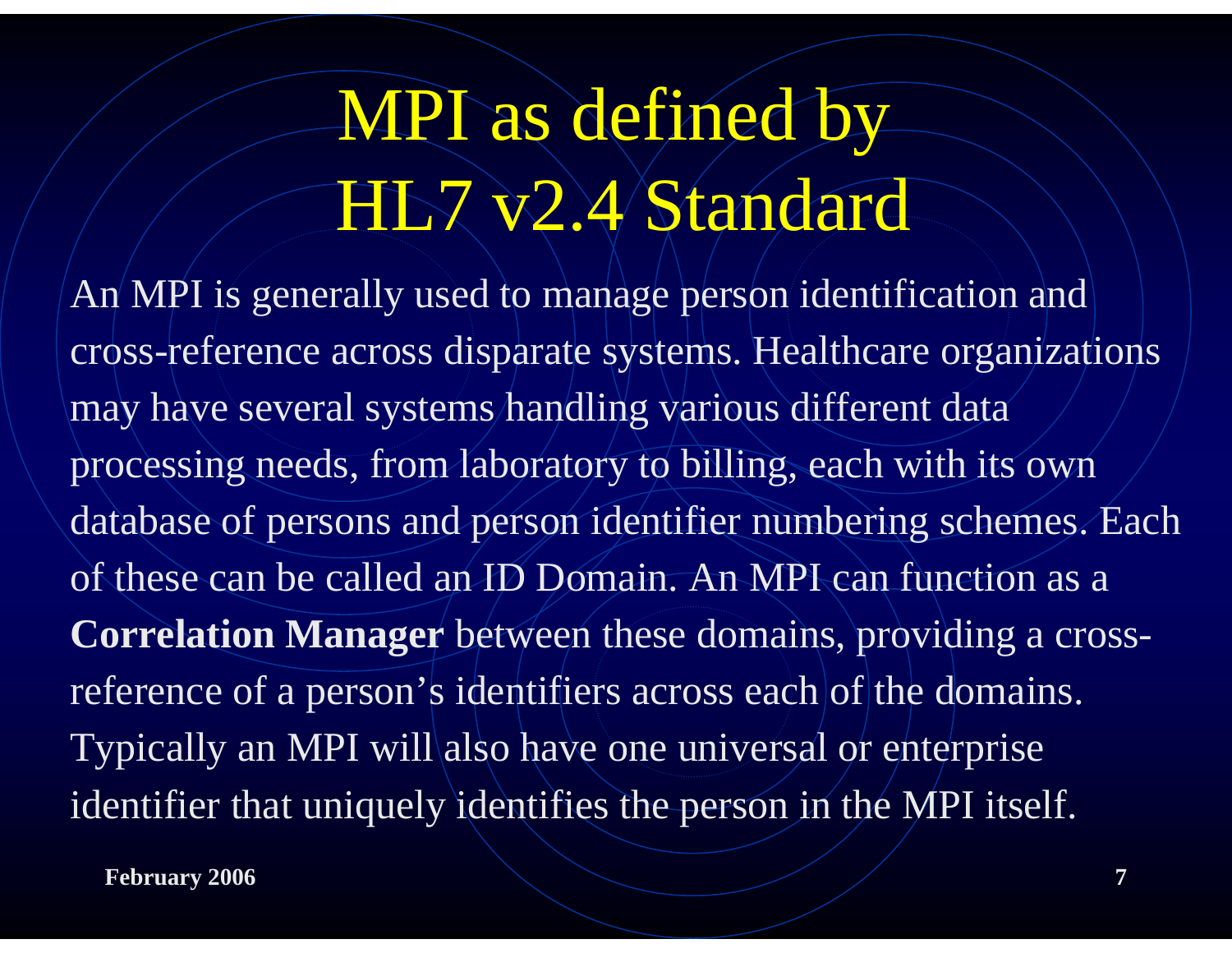## MPI functionality defined by HL7 v2.4 Standard

- Manage person identification and cross-reference across disparate systems
- Provide methods to retrieve an identifier for a person, given a set of traits or demographics for that person. An example of the use of this is for a client system to query the MPI for a person given a set of demographics. The MPI uses matching algorithms to find possible matching persons, and returns to the client system the identifiers for those persons.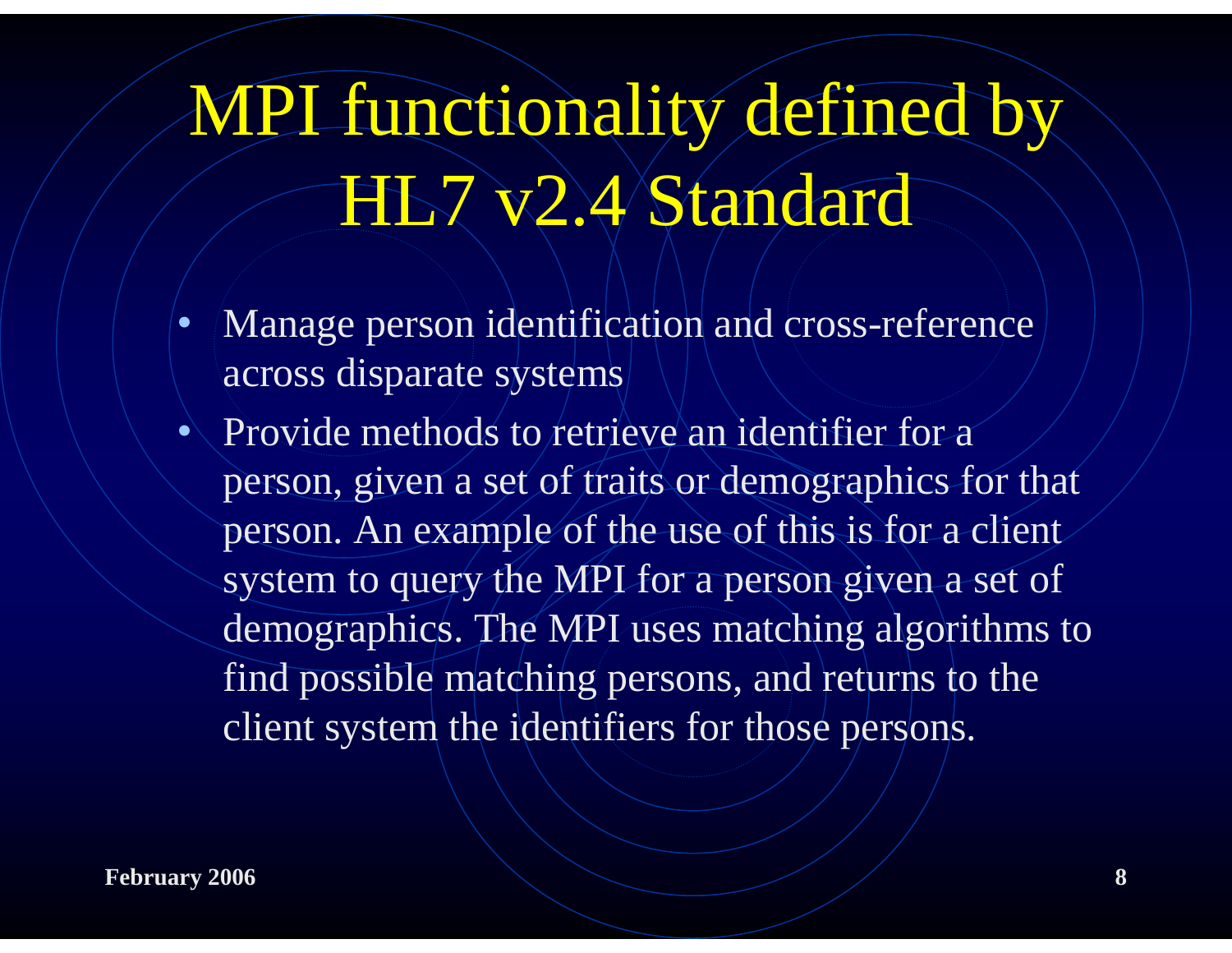## Master Patient Index (MPI) VHA's Implementation

- • Correlation of VHA active Patients (VistA DFNs) from Correlation of VHA active Patients (VistA DFNs) from 134 field facility systems under a unique enterprise 134 field facility systems under a unique enterprise identifier (ICN); completed in 1998 identifier (ICN); completed in 1998 •
- ICN/VPID is a system identifier, not intended to be used ICN/VPID is a system identifier, not intended to be used on printed or viewable materials on printed or viewable materials
- $\bullet$ • DoD patients correlated to the ICN/VPID, using the FHIE framework
- $\bullet$ • Uses VistA  $HL7$  v1.6 (HL7 v2.4 standard) to communicate  $\&$  exchange data with sites and/other ID Domains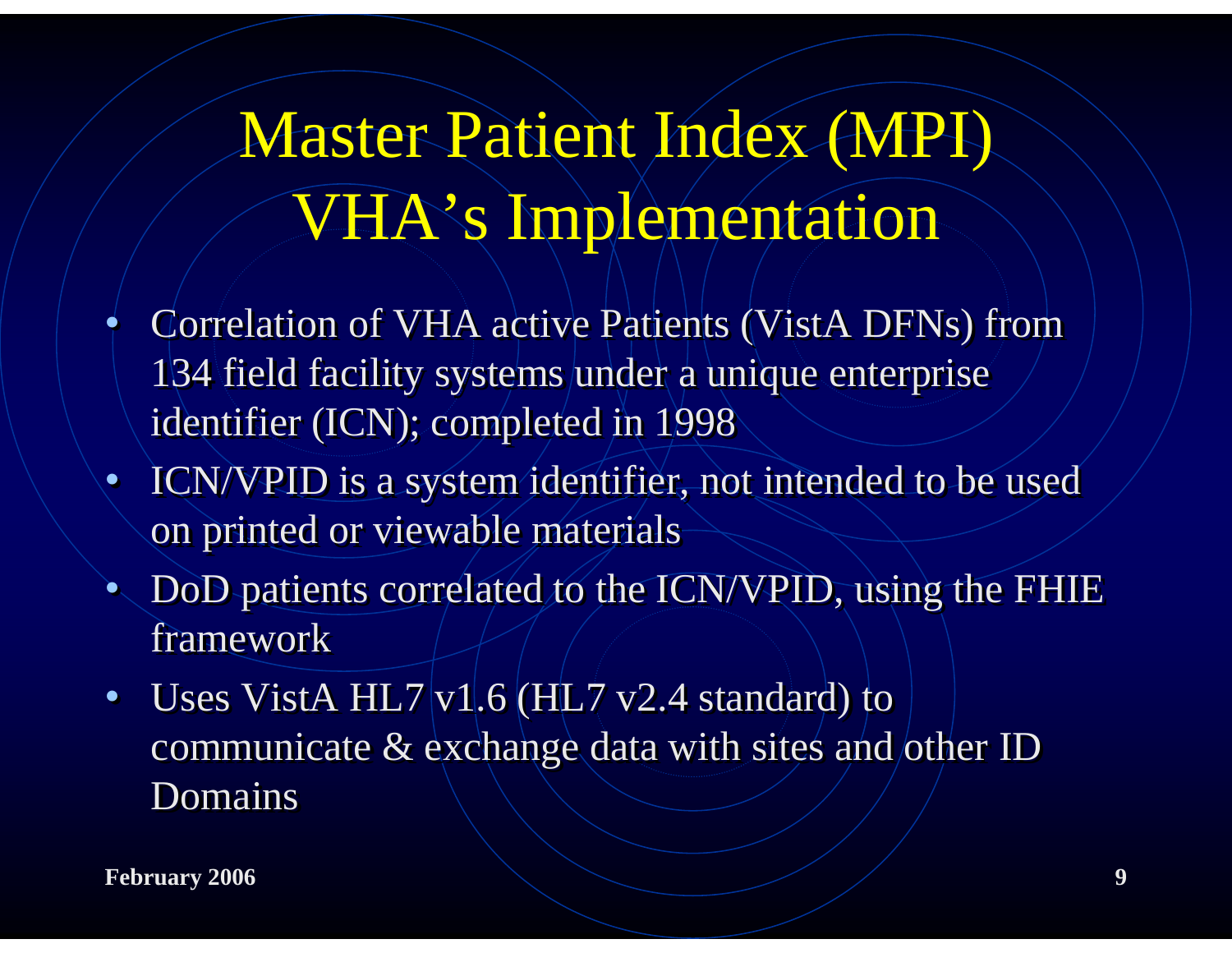## VHA's MPI

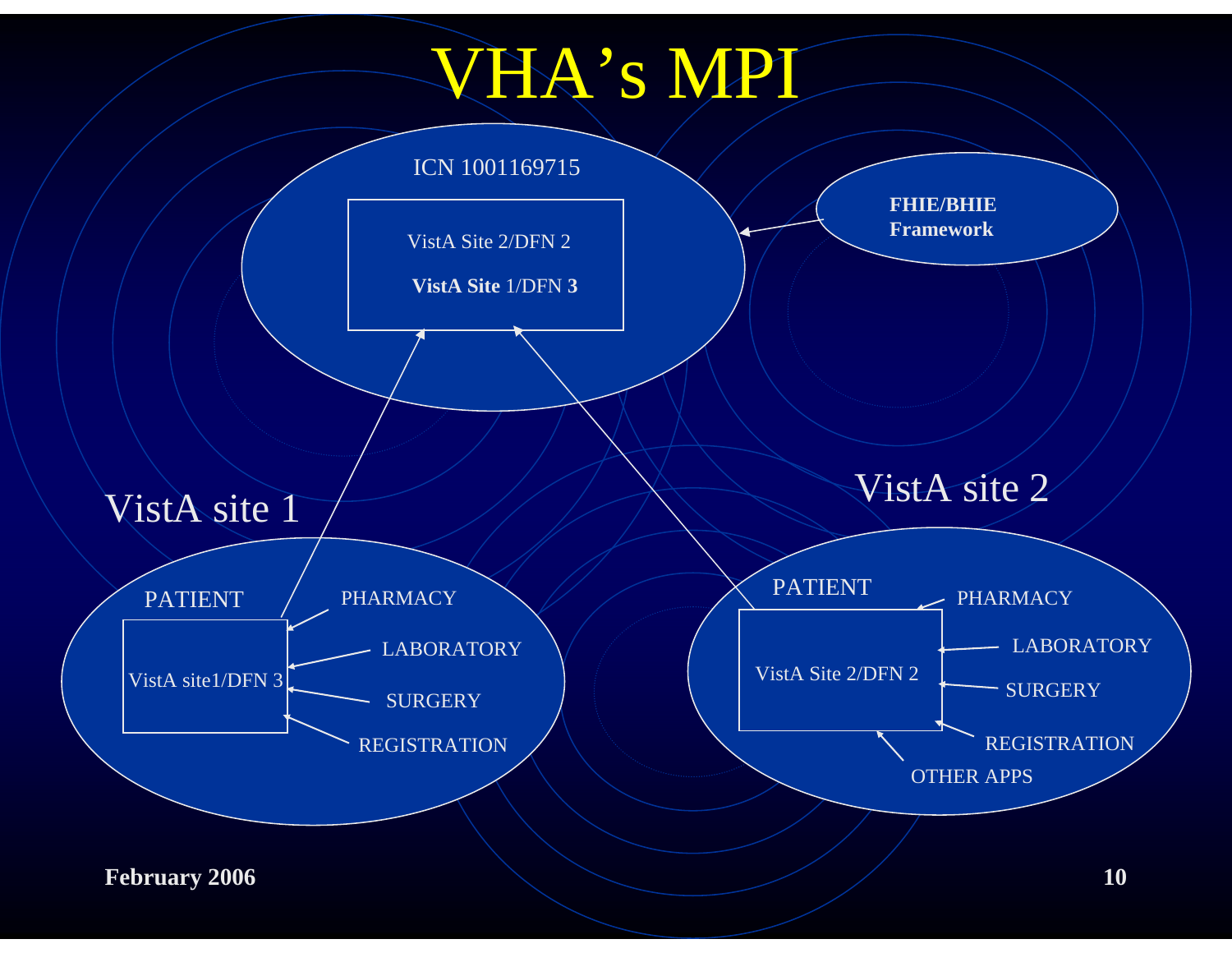#### Master Patient Index

- • VHA MPI stores key patient identity data for active VHA MPI stores key patient identity data for active patients, including: patients, including:  $\bullet$ 
	- Patient name
	- Date of Birth
	- Mother's Maiden Name
	- Place of Birth City and Place of Birth State Place of Birth City and Place of Birth State
	- Alternate ID's (SSN, Claim #, deprecated ICNs)
	- Date of Death
	- MPI-related data (ICN and correlated ID Domain/ID's ) Domain/ID's )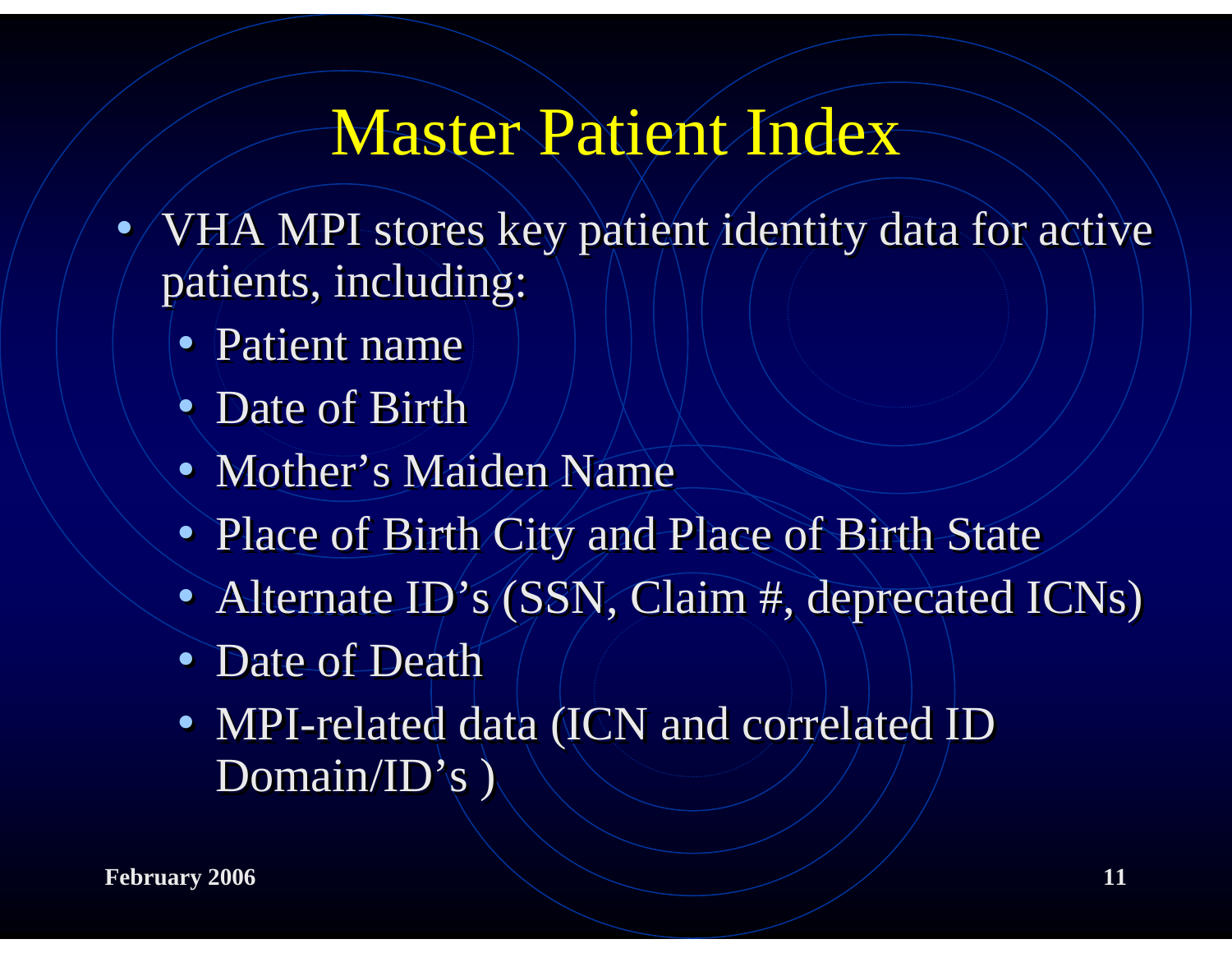#### **MPI - Current Statistics**

Statistics as of **February 1, 2006:** Statistics as of **February 1, 2006:**

- MPI contains **16.2 million** unique patients. MPI contains **16.2 million** unique patients.
- MPI contains 17.2 million correlations, including 1.3 million correlations to DoD including 1.3 million correlations to DoD patients (in the FHIE framework). patients (in the FHIE framework).
- Approximately **20,000** new patient records are Approximately **20,000** new patient records are added each week to the MPI. added each week to the MPI.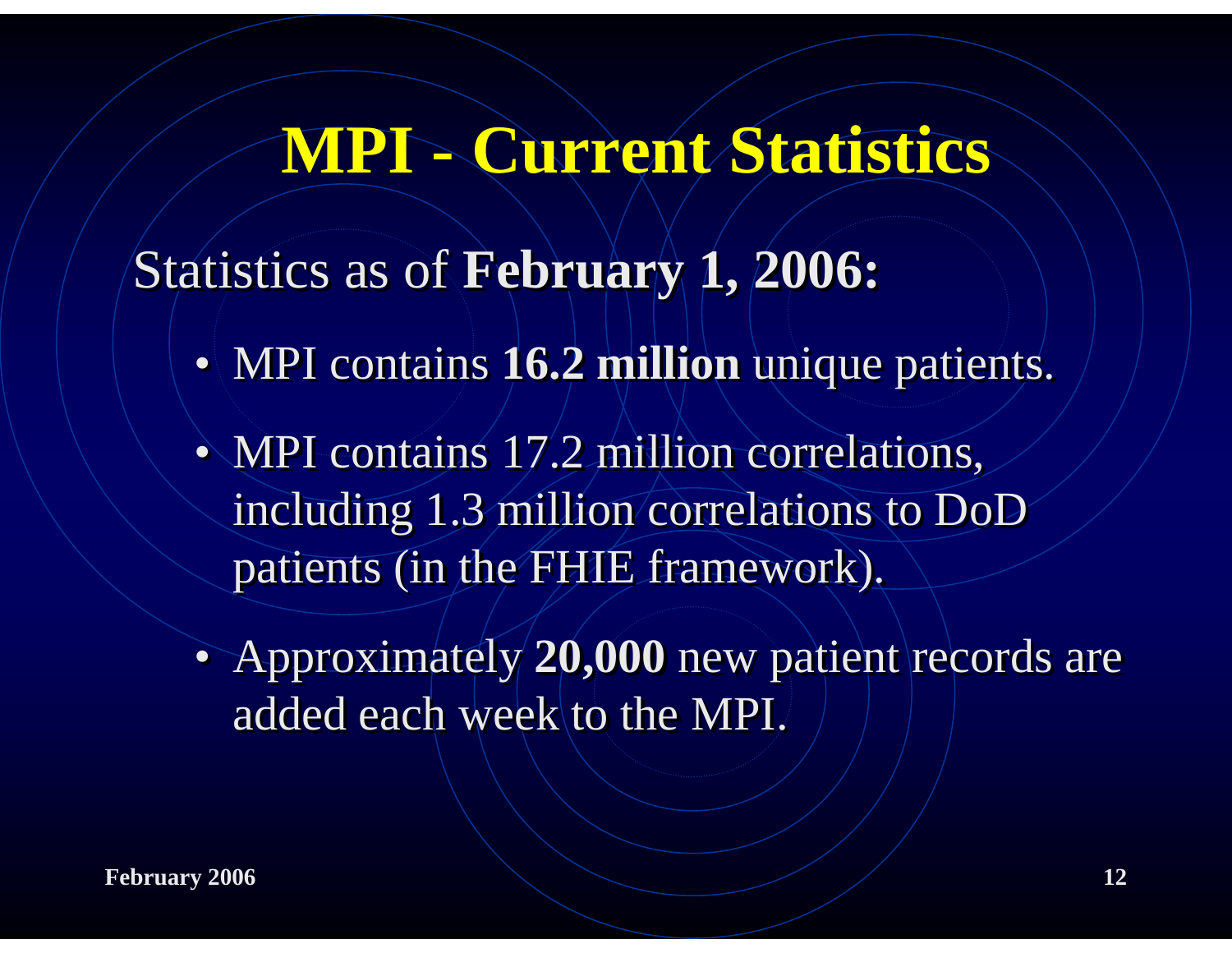#### Use of the ICN/VPID in VHA

- $\bullet$  $\bullet$  Current applications/systems that utilize the ICN for enumeration and correlation
	- • Federal Health Information Exchange (FHIE) – allows Federal Health Information Exchange (FHIE) – allows information exchange with DoD and real-time access to information exchange with DoD and real-time access to data through Remote Data View data through Remote Data View •
	- VistA Computerized Patient Record System (CPRS), including Remote Data Views and Inter-facility Consults including Remote Data Views and Inter-facility Consults
	- My HealtheVet RxRefill allows patients to request prescription refills on-line prescription refills on-line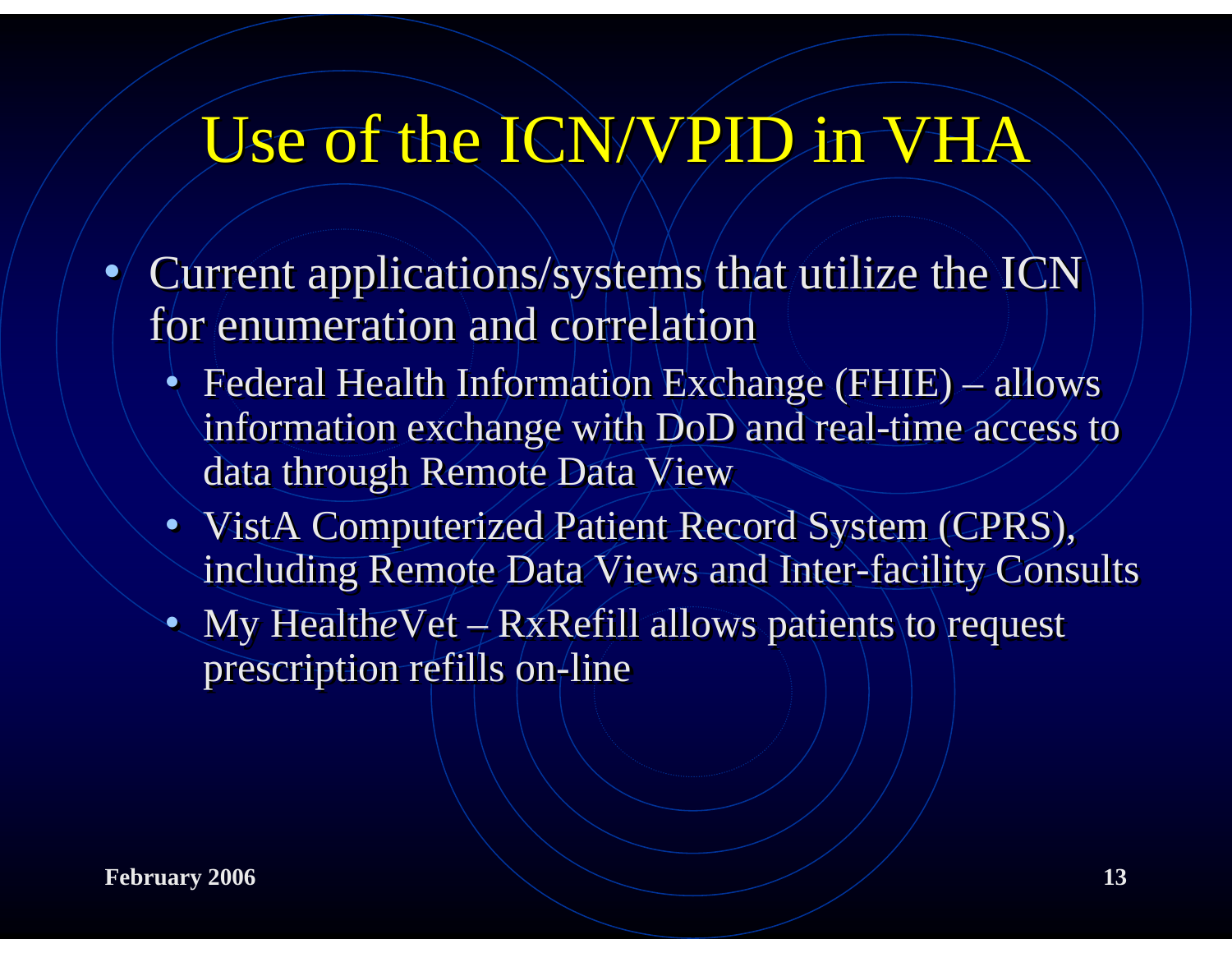| <b>ST, PATIENT J</b><br>Jan 02,1929 [76]<br>0001                                                                                                                                                                                                                                                                                                                                                                                                                                                                                                                                                                                                                                                                                                                                                                                                                      | <b>Visit Not Selected</b><br><b>Current Provider Not Selected</b>                                                                                                                                                                      | Primary Care Team Unassigned                                                                                                                                                                                                                                                                                                                                                                                                     | Flad | Remote<br>13<br>Data |
|-----------------------------------------------------------------------------------------------------------------------------------------------------------------------------------------------------------------------------------------------------------------------------------------------------------------------------------------------------------------------------------------------------------------------------------------------------------------------------------------------------------------------------------------------------------------------------------------------------------------------------------------------------------------------------------------------------------------------------------------------------------------------------------------------------------------------------------------------------------------------|----------------------------------------------------------------------------------------------------------------------------------------------------------------------------------------------------------------------------------------|----------------------------------------------------------------------------------------------------------------------------------------------------------------------------------------------------------------------------------------------------------------------------------------------------------------------------------------------------------------------------------------------------------------------------------|------|----------------------|
| Signed Notes<br>Visit: 05/04/05 PATIENT ED - HEALTH INFORMATION [T], ** No Location **, Doug Aanes (May 04,05@09:05)                                                                                                                                                                                                                                                                                                                                                                                                                                                                                                                                                                                                                                                                                                                                                  |                                                                                                                                                                                                                                        |                                                                                                                                                                                                                                                                                                                                                                                                                                  |      |                      |
| All signed notes<br>■■<br>May 04,05 PATIEN<br>May 02,05 CT SUR<br>▤<br>图 May 02,05 MEDICA<br>图 Apr 21,05 INTERVE<br>Apr 20,05 PAIN OU<br>▤<br>28<br>Apr 08,05 INFORME<br>■■<br>Apr 07,05 EMPLOY<br>▤<br>Mar 21,05 PATIENT<br>▤<br>Mar 21,05 PATIENT<br>圕<br>Mar 18,05 PATIEN1<br>圕<br>Mar 16,05 1010M -<br>▤<br>Mar 16,05 OT DAY<br>學<br>旧<br>Mar 07,05 General1<br>Mar 01,05 MH VPC<br>▤<br>■图<br>Mar 01,05 INFORM<br>■胃<br>Feb 28,05 INFORM<br>▤<br>Feb 17,05 PC CBO0<br>▤<br>Feb 16,05 VASCUL<br>▤<br>Feb 09,05 PT OUTH<br>圕<br>Feb 09,05 EYE CLII<br>圕<br>Jan 31,05 H&P ENT<br>▤<br>Jan 30,05 NURSINI<br>▤<br>Jan 27,05 NURSINI<br>▤<br>Jan 27,05 EMPLOY<br>圕<br>Jan 25,05 INTERDI<br>圕<br>Jan 25,05 NURSINI<br>Jan 25,05 NURSINI<br>圕<br>圕<br>Jan 25,05 NURSINI<br>₿<br>Jan 23,05 NURSINI<br><b>ET ISA 22 OF MUDELMA</b><br>/ Templates<br>Encounter<br>New Note | AUTHOR: AANES, DOUGLAS<br>URGENCY:<br>received the following<br>document: COTC PRE-OP INSTRUCTIONS.<br>Administrative Closure: 05/04/2005<br>Sheet   Problems   Meds   Orders   Notes   Consults   Surgery   D/C Summ   Labs   Reports | TITLE: PATIENT ED - HEALTH INFORMATION [T]<br>DATE OF NOTE: MAY 04, 2005@09:05:07 ENTRY DATE: MAY 04, 2005@09:05:11<br>EXP COSIGNER:<br>STATUS: COMPLETED<br>At 7:51 AM on May 04, 2005, the patient (and/or surrogate)<br>This document was selected from category: Patient Instructions.<br>This document was selected from specialty: General Surgery.<br>*** SCANNED DOCUMENT ***<br>SIGNATURE NOT REQUIRED<br>by: User IMED |      |                      |
|                                                                                                                                                                                                                                                                                                                                                                                                                                                                                                                                                                                                                                                                                                                                                                                                                                                                       |                                                                                                                                                                                                                                        |                                                                                                                                                                                                                                                                                                                                                                                                                                  |      |                      |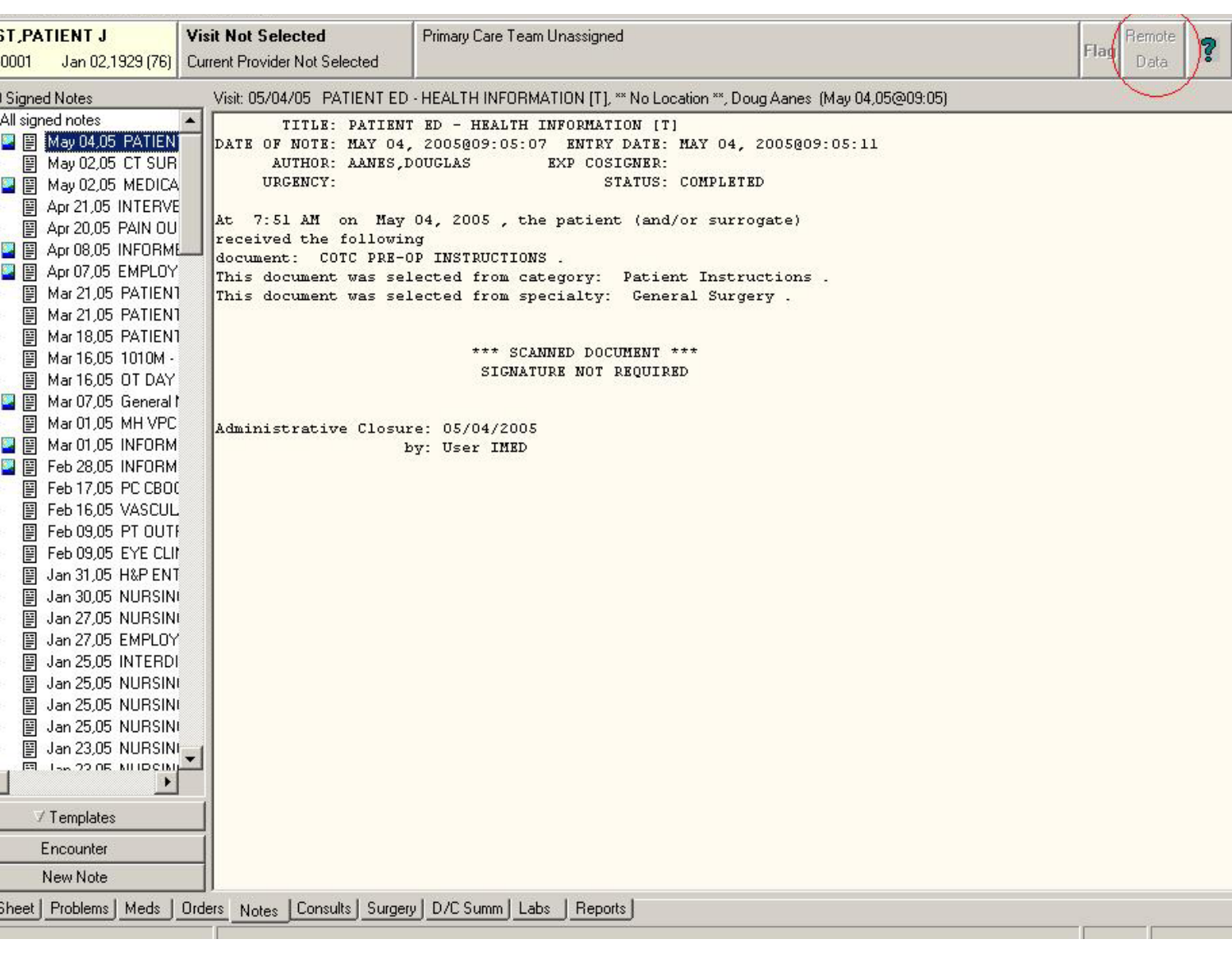#### Patient Identification and Selection

- Initial identity traits collected at each point of contact (Name, SSN, DOB, Gender)
- Query to MPI performed for possible match to existing unique entry
- Retrieval of existing information, if match found
- Patient lists used in CPRS
- Identity trait lookups in local VistA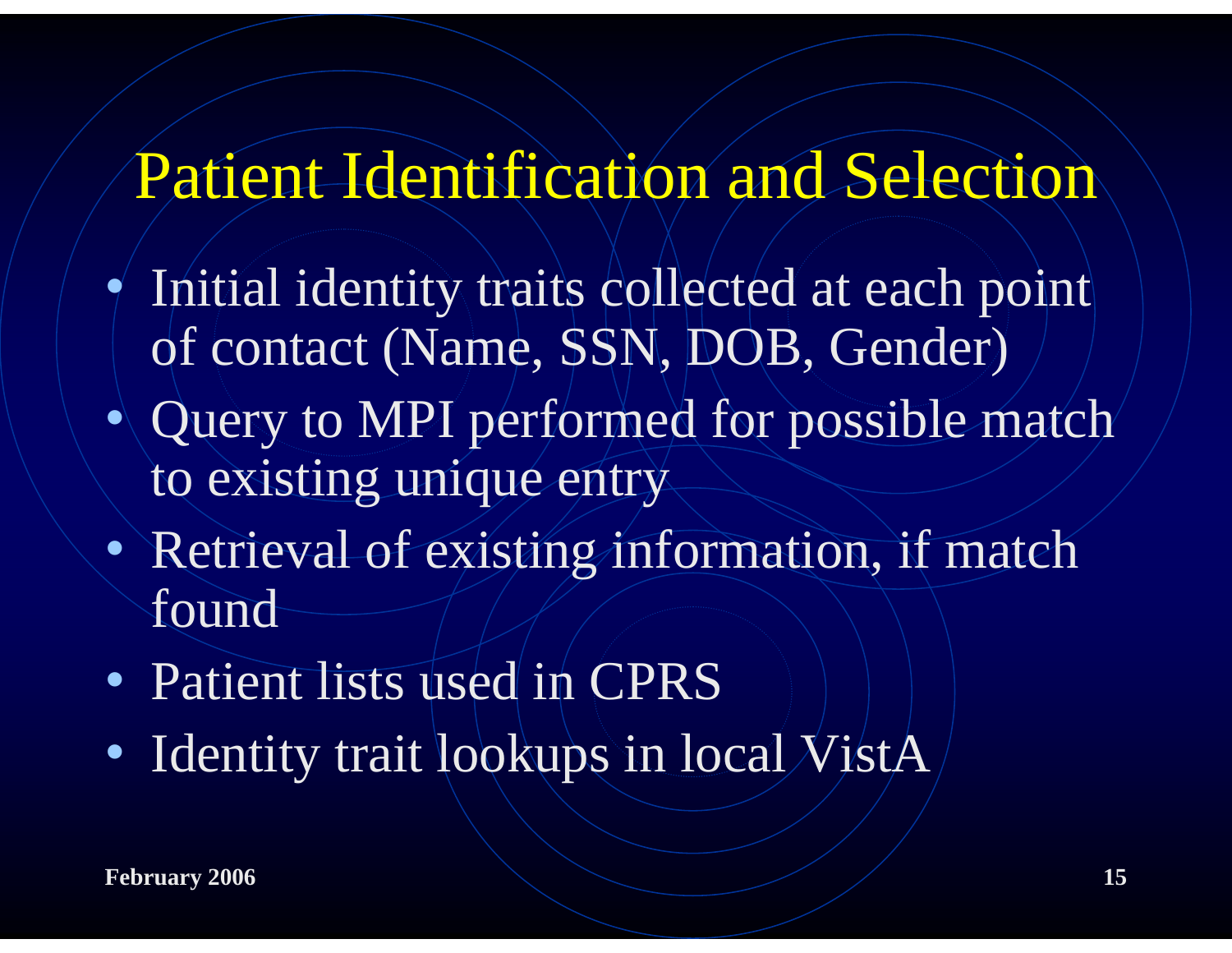## VHA Data Quality Coordinator

 $\bullet$  Coordination with:  $\bullet$ • One VA activities for IdM • Data Standardization • Patient Safety • Identity Management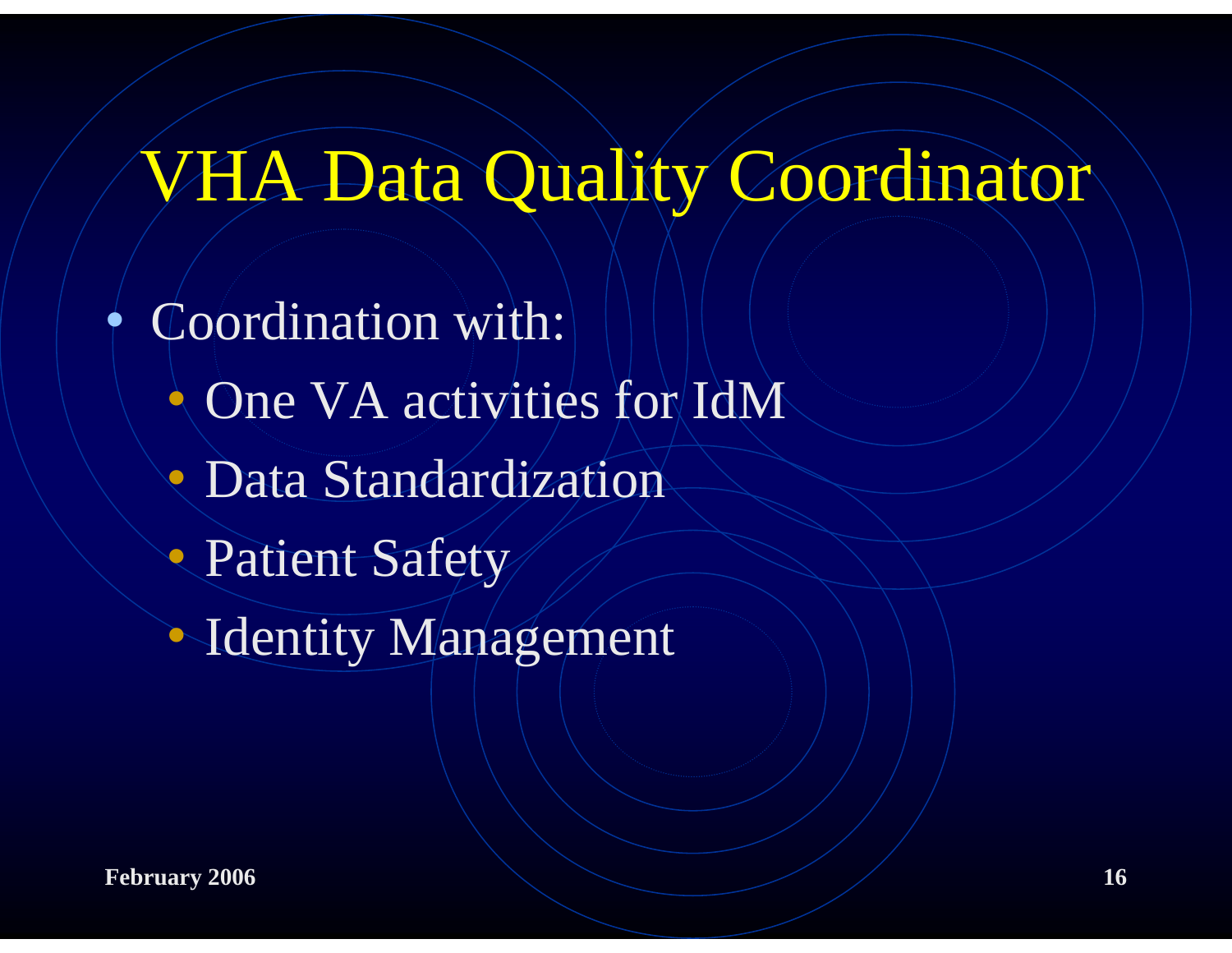# VHA Identity Management Data Quality Program

- •Act as business stewards of identity data
- •Define business rules and processes governing identity management
- • Resolve existing data integrity issues on the MPI and local VistA systems
- Facilitate and monitor/resolution data quality anomalies at the sites
- Facilitate the development and distribution of information and training to users
- Improve the awareness and understanding of the MPI and its roles and functions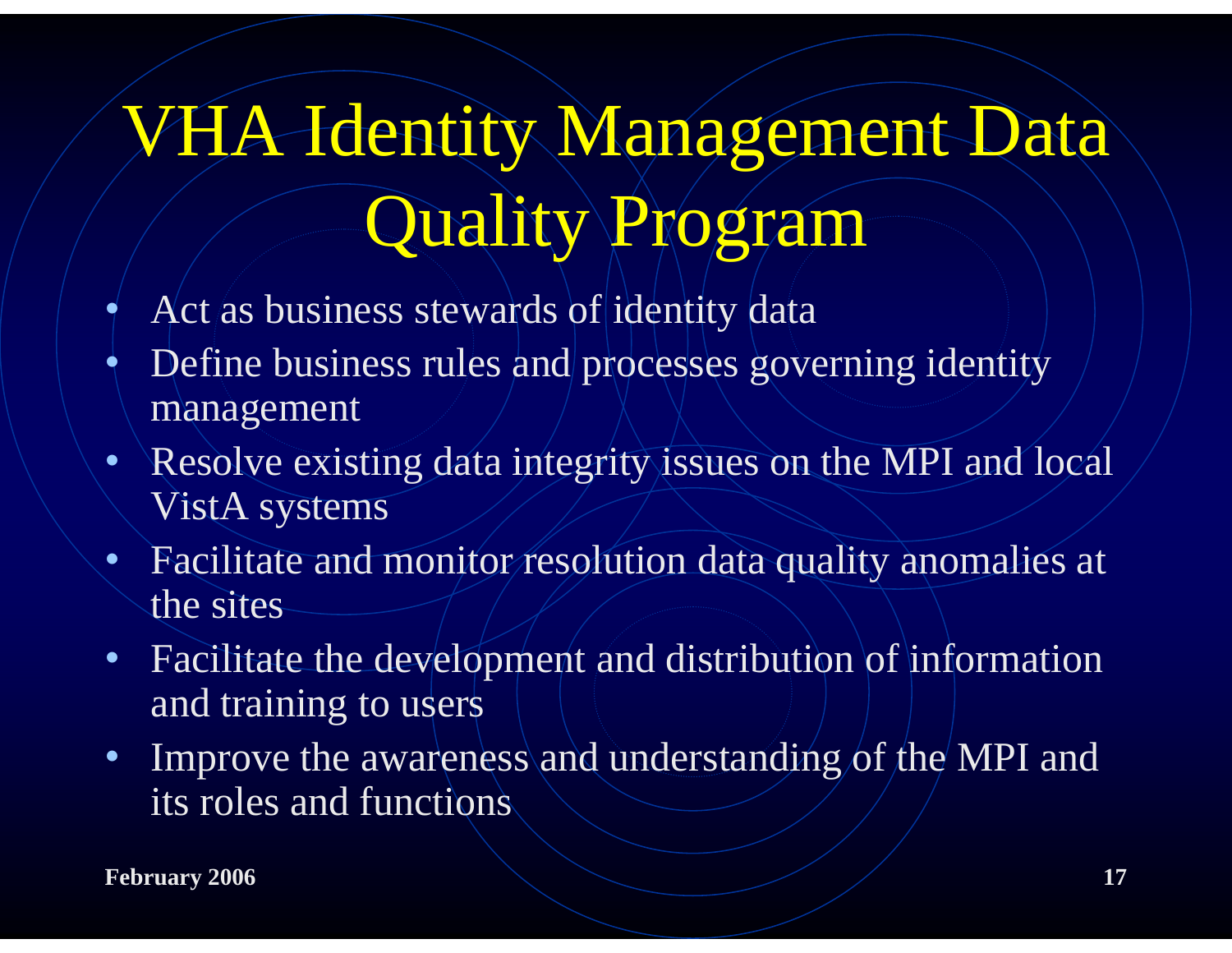## **VHAXIdM**

- $\bullet$  Efforts to integrate data quality into all aspects of Identity Management
	- Patient Selection Modifications/Design
	- Data Cleansing/Integrity
	- Patient Safety issues/prevention
	- Identification of data anomalies
	- Analysis and resolution of identity data quality issues